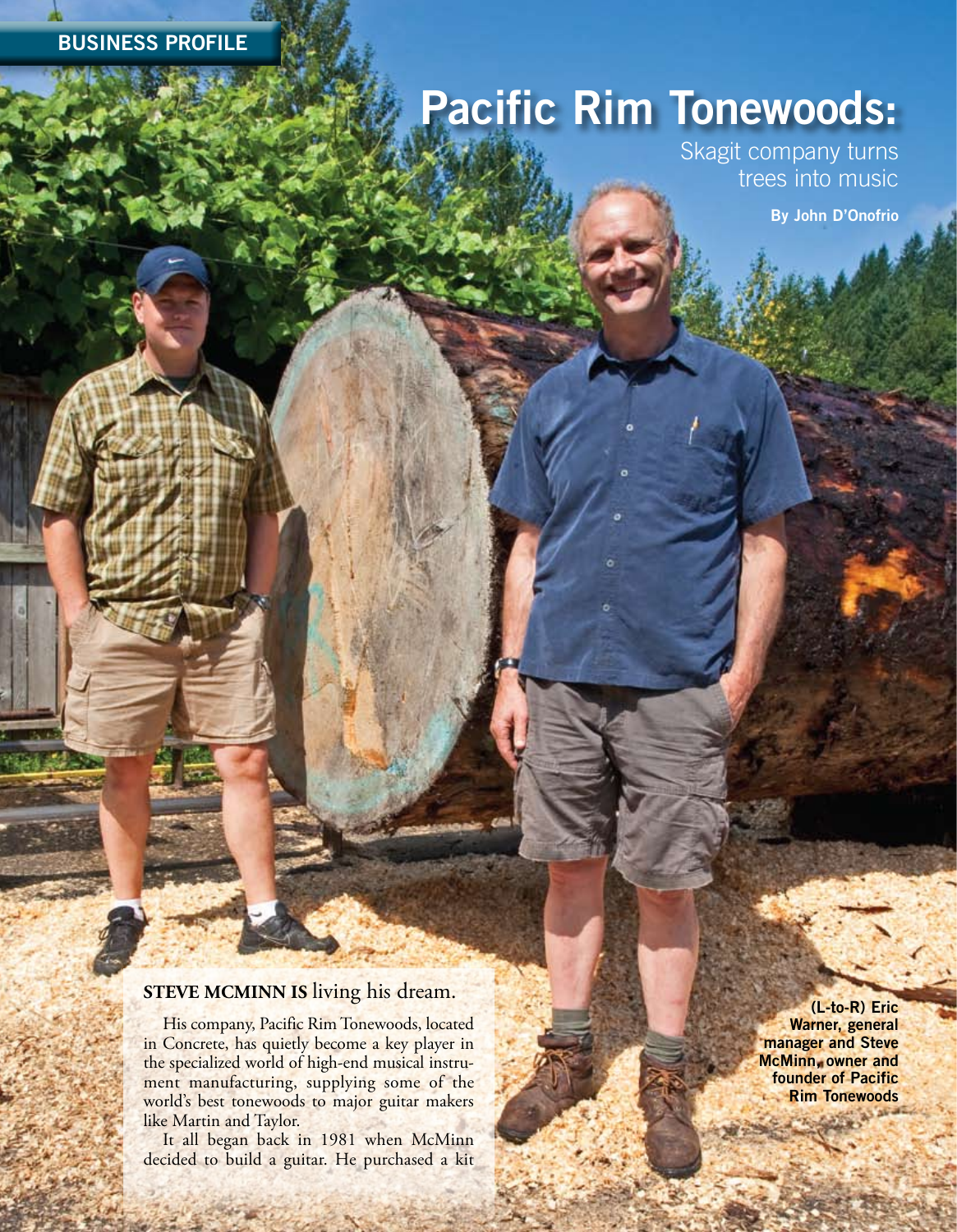and was dismayed at the quality of the wood supplied. When it came to trees, McMinn was no babe in the woods. The son of a forester, McMinn had been brought up with a distinct appreciation for wood. He had put himself through college by logging and had worked for the Park Service, spending summers on a trail crew. He'd been a boat builder and had taught woodshop at Western Washington University. McMinn knew – and loved wood.

He began salvaging blown-down spruce from Forest Service lands in Washington and Alaska, splitting up promising logs and backpacking them out of the forest. He turned his garage into a wood-working shop and created a business that focused on innovative techniques of milling "the right wood in the right way." Pacific Rim Tonewoods was born, combining his love for wood, beauty, music and craft. As the business grew, he needed more space. With the help of Don Wick of the Economic Development Association of Skagit County he moved his milling operation to the old Van De Grift Mill, a collection of run-down buildings on Highway 20, outside of Concrete.

His business plan consisted of four objectives:

- Make a profit
- Make the best soundboards in the world
- Create interesting, engaging jobs that pay well
- Have fun

Now, more than 20 years later, Pacific Rim Tonewoods has accomplished these goals, and in the process has become one of the preeminent suppliers of wood to instrument makers in the world, supplying expertly crafted soundboards to C.F. Martin and Company, Taylor, Gibson and Fender as well as a who's who of custom builders. In addition to guitars, Pacific Rim Tonewoods products can be found on world-class violins, basses and mandolins – and recently ukuleles (see sidebar).

With annual revenues in the \$2-\$5 million range and 17 employees, McMinn's vision has grown into one of rural Skagit County's biggest businesses.

"Eighty percent of our business comes from Martin and Taylor," McMinn explains, "but we also supply Gibson and a hundred others. Largely our market focus is on factories and larger builders."

And as the business has grown, McMinn has never wavered from his commitment to his employees, many of whom have been with him for more than 20 years. He's proud to be able to offer family wages, good benefit packages and a 401K to his staff. By virtue of the extremely high-end nature of the products that Pacific Rim Tonewoods produces, he can afford it. Margins are good, he says - "better than



**Steve McMinn: "Waste is stupid and it makes you stupid as a business."**

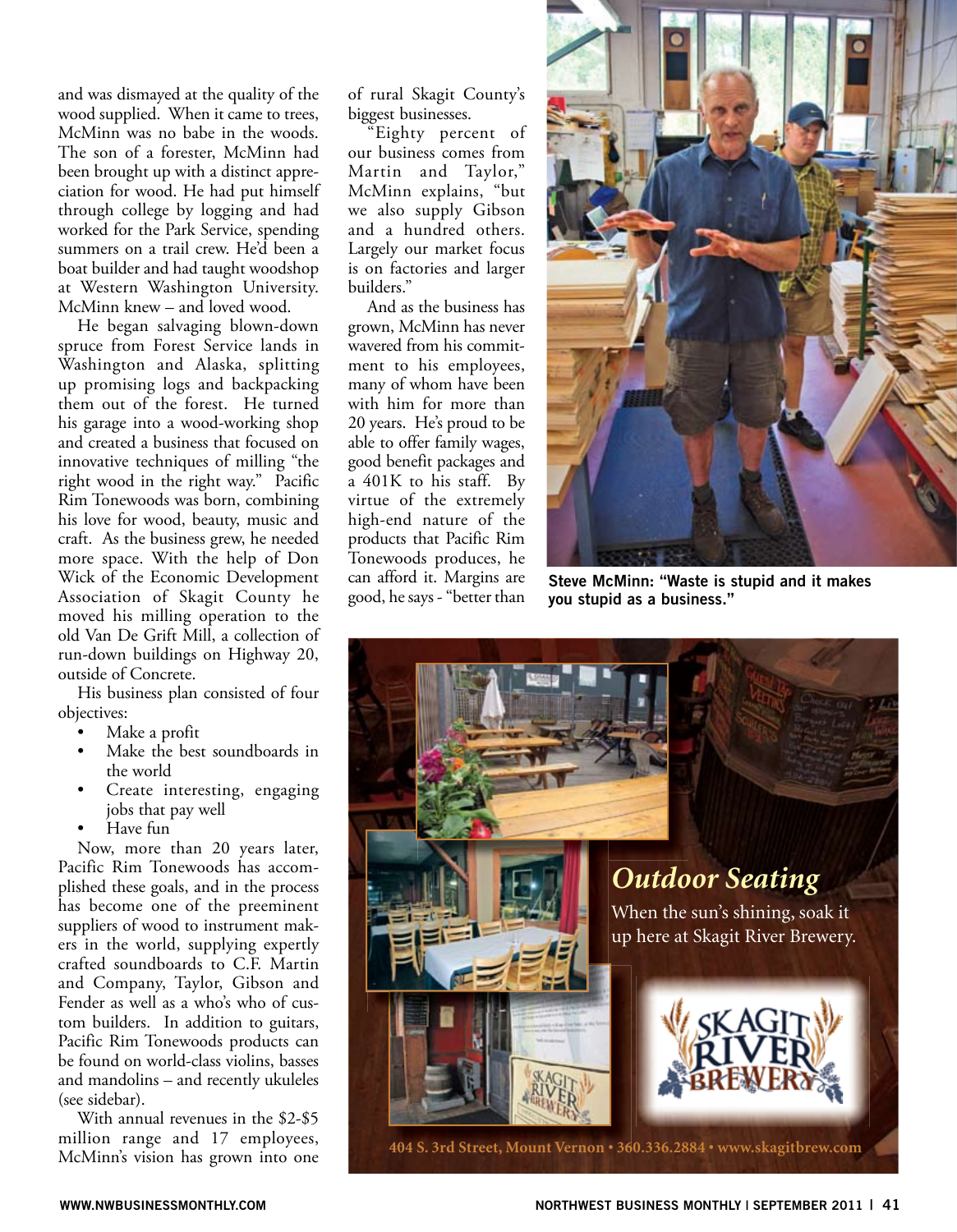

**The cutting edge: New sharpening technologies play a key role at Pacific Rim Tonewoods**

selling two-by-fours".

Although the company deals in cedar, figured maple and the occasional exotic (imported rosewood and ebony), 'it's bread and butter is Sitka spruce," a resource that is plentiful in the Pacific Northwest, according to McMinn.

"We individually select logs ranging from Oregon to Alaska," McMinn says. "We buy from timber companies, sawmills and individuals," building on long-established relationships.

"I've been to Alaska five times this year," he explains, "and selected some 200 logs that are barged to Everett and trucked to Concrete." Maple is procured locally and hauled on the company's truck. McMinn



**combined staff experience is over 200 years!**  We feature Certified Canadian Diamonds **from the Ekati diamond mine in the Northwest Territories. We have the most interesting colored gemstones you have ever seen. Come by and get acquainted with the Burton tradition of quality!**

**Open Monday Through Saturday - 9:30am to 5:30pm 1-888-293-6469 7th and Commercial - Downtown Anacortes**

emphasizes the value of these long-term relationships. "We're always looking for win-win situations. We pay a premium, think long-term and always do what we say we will."

He has recently begun talks with members of British Columbia's Haida tribe to procure FSC (Forest Stewardship Council) certified wood, so designated because of the sustainable forestry practices employed in harvesting. A Haida enterprise, Taan Forest entered into an agreement with BC Timber Sales to manage forestry lands on Haida Gwaii (the Queen Charlotte Islands) last year.

**"We're always looking for win-win situations. We pay a premium, think long-term and always do what we say we will."**

**Steve McMinn, Owner, Pacifc Rim Tonewoods**

"For the Haida to have control over their forests is big," McMinn notes.

The access to FSC wood fits the company's strategic objectives perfectly. "Our customers are very keen to have wood from sustainable sources," McMinn explains.

His lifetime in the woods has instilled a deep sense of stewardship in McMinn. "The natural world has been much diminished," he believes. "We're using wood from 400-year old trees. It's irreplaceable. We want to have as light a footprint as possible and get as much as we can out of the wood."

In addition to sourcing sustainable raw materials and creating efficient and resource-respectful practices, McMinn has spent a lot of time thinking about waste. "Waste is stupid," he says, "and it makes you stupid as a business."

To reduce waste, Pacific Rim Tonewoods has an arrangement with Northwest Chip and Grind in Bellingham to collect wood waste.